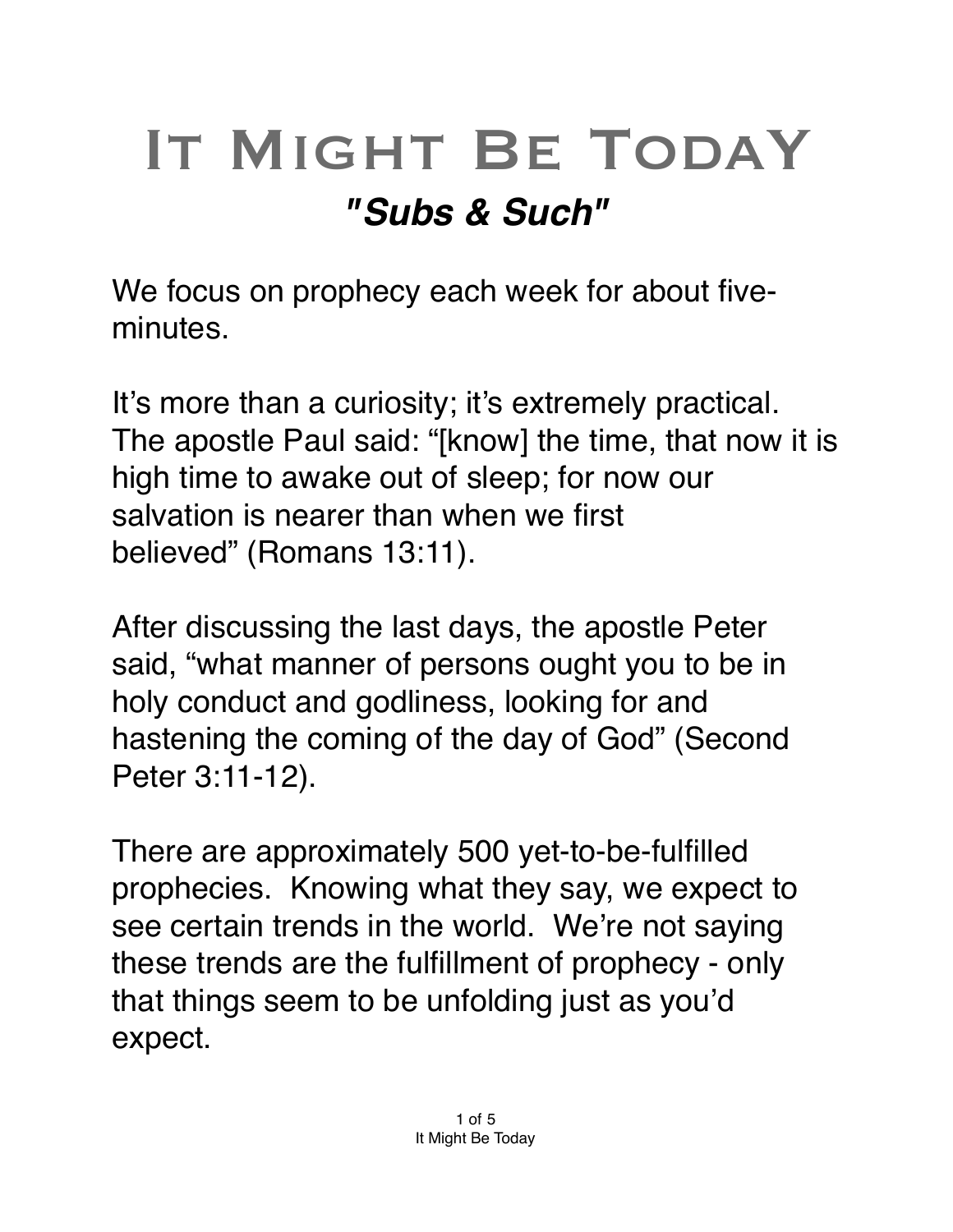Jesus told us that the Last Days would "be like the days of Noah." He specified what He meant when He said, "For as in the days before the flood, they were eating and drinking, marrying and giving in marriage..." (Matthew 24:38).

In Genesis chapter six, the Bible describes the marriages Jesus was referring to:

Gen 6:2 ...the sons of God saw the daughters of men, that they were beautiful; and they took wives for themselves of all whom they chose... Gen 6:4 There were giants on the earth in those days, and also afterward, when the sons of God came in to the daughters of men and they bore children to them. Those were the mighty men who were of old, men of renown.

The "sons of God" were fallen angels, and they were marrying and mating with human women. Their offspring were called Nephilim. They are described, both in the Bible and in other literature of the time, as a race of cannibalistic giants.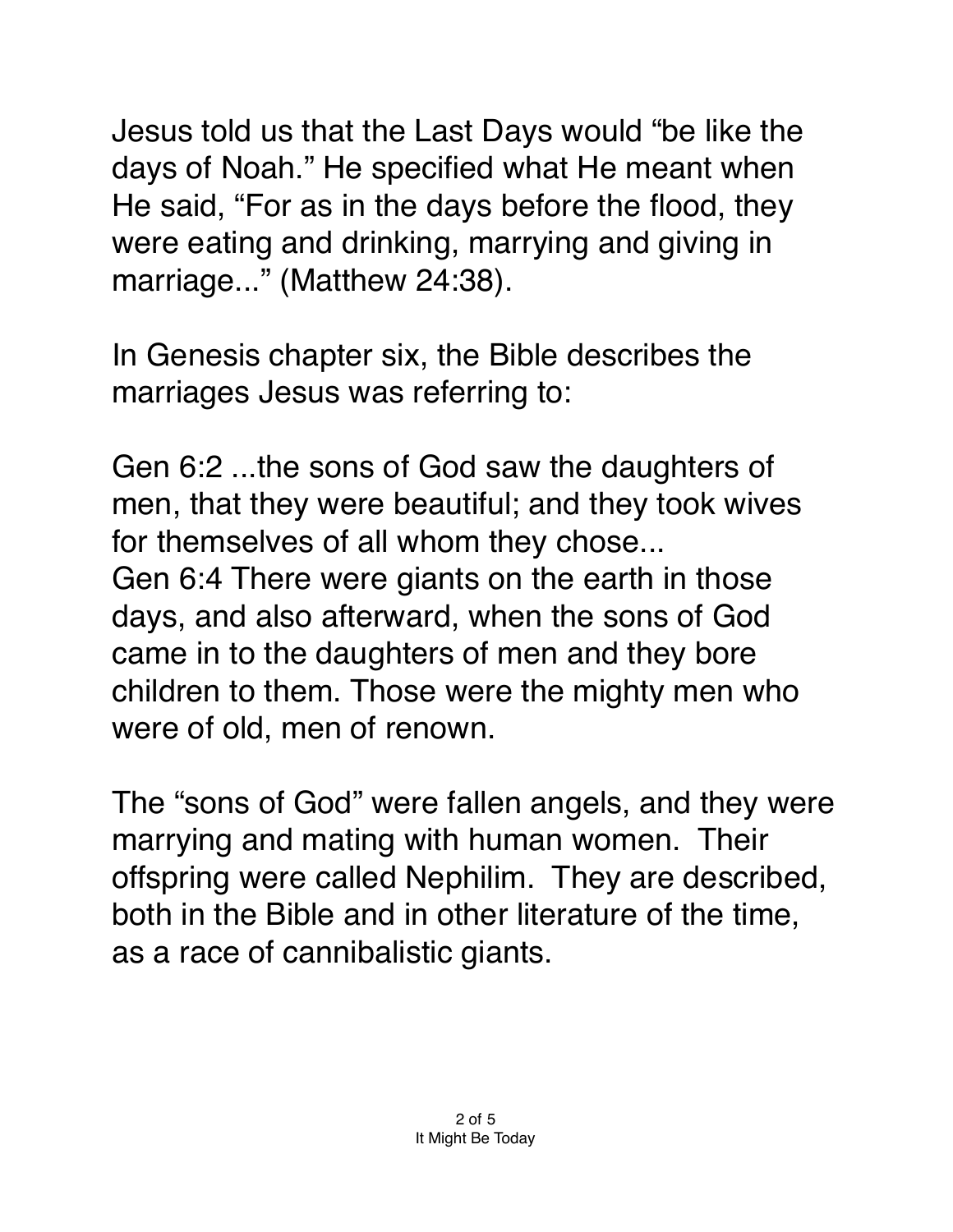Nephilim are mentioned many, many times in the Bible. One notable example: The Israelites refused to go into the Promised Land because the twelve spies saw Nephilim there, claiming the their soldiers looked like grasshoppers by way of comparison.

They weren't just slightly taller men. They were agile warriors - described in other Bible passages as up to 15' tall.

The fallen angels in Noah's day were corrupting the human race by manipulating our DNA.

You would therefore expect folks to be seriously manipulating DNA... And they are - both in human beings, and in animals.

The latest article I came across was titled, *The US Military Is Genetically Engineering New Life Forms To Detect Enemy Subs.* 

Excerpts:

How do you detect submarines in an expanse as large as the ocean?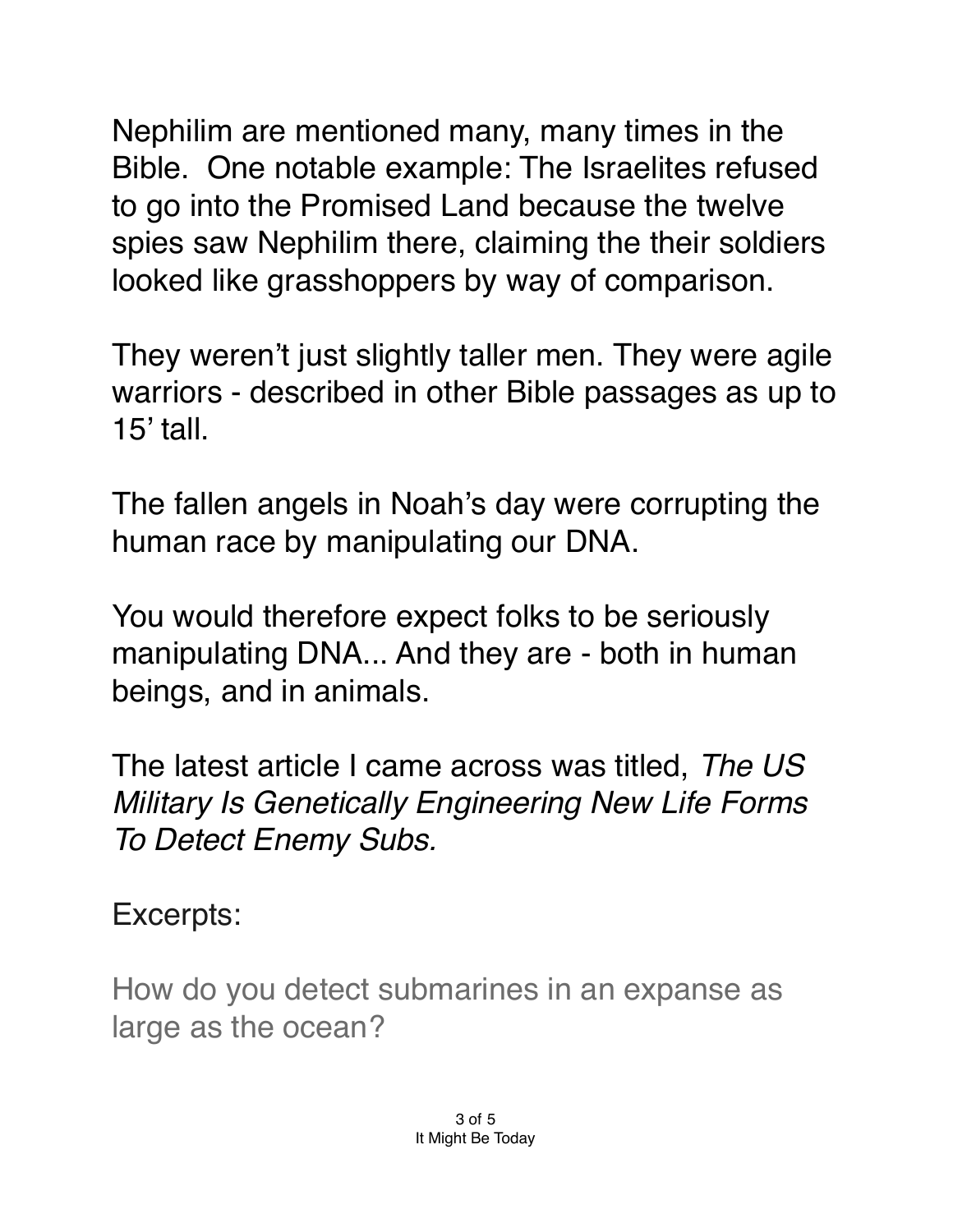The U.S. military hopes that common marine microorganisms might be genetically engineered into living tripwires to signal the passage of enemy subs, underwater vessels, or even divers.

It's one of many potential military applications for socalled engineered organisms.

Here's how it would work: You take an abundant sea organism, like *Marinobacter*, and change its genetic makeup to react to certain substances left by enemy vessels, divers, or equipment. These could be metals, fuel exhaust, human DNA, or some molecule that's not found naturally in the ocean but is associated with, say, diesel-powered submarines. The reaction could take the form of electron loss, which could be detectable to friendly sub drones.

https://www.defenseone.com/technology/2018/12/us-military-genetically-engineeringnew-life-forms-detect-enemy-subs/153200/

On the human front, Paul Zehr is a University of Victoria neuroscientist. He is the author of, *Chasing Captain America,* in which he explores how we could make the super soldier a reality today.